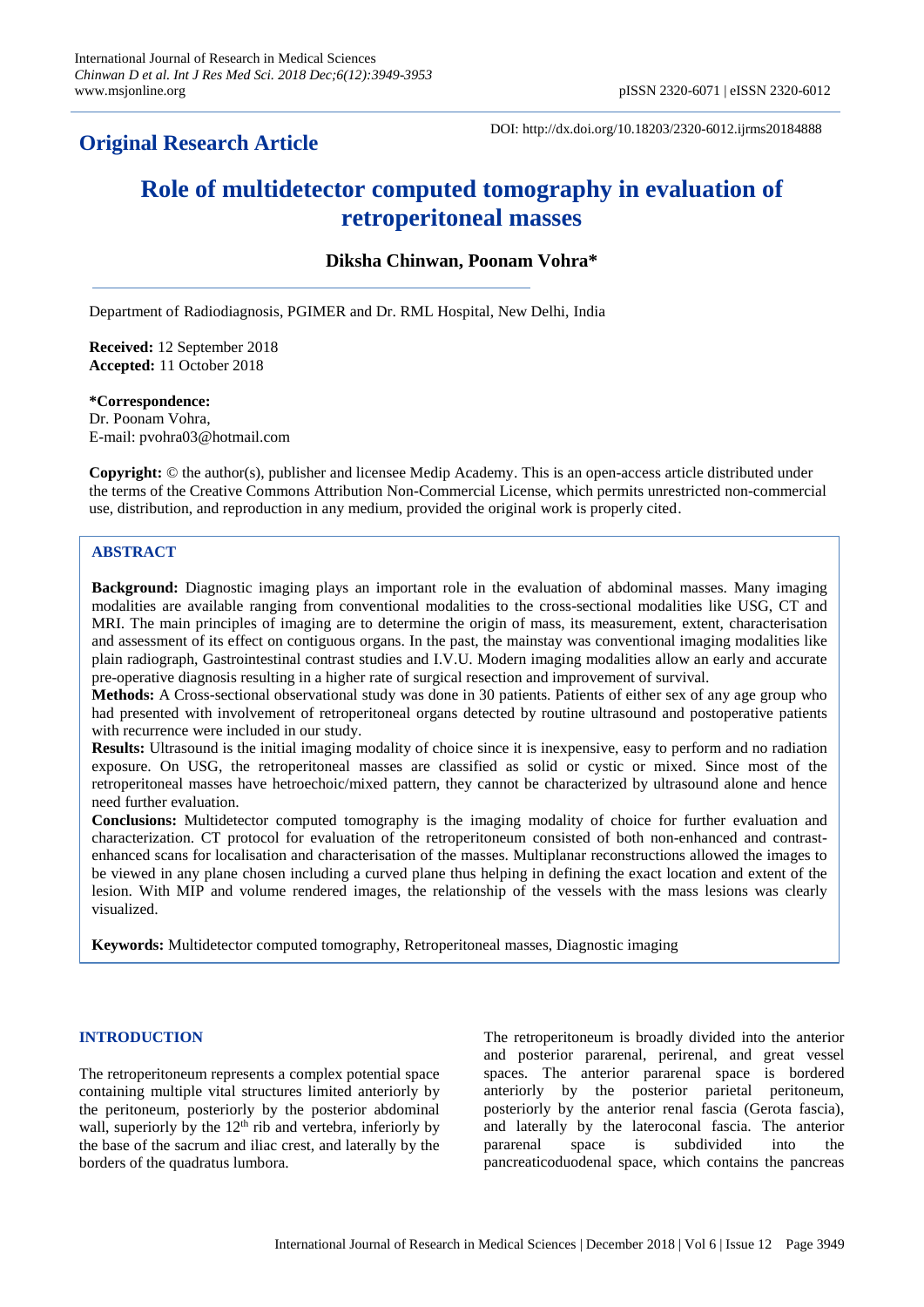and duodenum, and the pericolonic space, which contains the ascending and descending colon.

The posterior pararenal space is situated between the posterior renal fascia (Zuckerkandl fascia) and the transversalis fascia, whereas the perirenal space is located between the anterior renal fascia and the posterior renal fascia. Below the level of the kidneys, the anterior and posterior pararenal spaces merge to form the infrarenal retroperitoneal space, which communicates inferiorly with the prevesical space and extraperitoneal compartments of the pelvis. Because of loose connective tissue in the retroperitoneum, tumors can have widespread extension before clinical presentation. 1

The iliopsoas compartment is generally considered to be retroperitoneal even though it is behind the transversalis fascia because it is frequently involved in processes that begin in the retroperitoneum. <sup>2</sup> Several diagnostic modalities can be applied for the evaluation of these mass lesions. The conventional methods include plain radiography, IVU, retroperitoneal lymphography and angiography. Each of these methods has its own advantages disadvantages. The diagnosis of tumours arising from retroperitoneal tissue can be readily accomplished with CT even when they are relatively small. Retroperitoneal masses can be broadly categorized as:

- Primary retroperitoneal masses
- Arising from major retroperitoneal organs.

#### *Tumors arising from retroperitoneal organs*

- Pancreatic tumour: carcinoma of pancreas, islet cell tumours, cystadenoma and cystadenocarcinoma,
- Renal tumours: renal cell carcinoma, Wilm's tumor, angiomyolipoma,
- Adrenal tumours: adenomas, adrenal carcinoma, adrenal metastasis.

CT is the primary modality for detection, diagnosis and staging of RCC. Tumour calcification occurs in as many as 31% of cases and may take the form of amorphous internal calcification or curvilinear calcification, which may be peripheral or central.

Others: retroperitoneal lymphadenopathy, neuroblastoma, duodenal carcinoma, colorectal carcinoma, lymphoma, fetus in fetu.

# **METHODS**

This Cross-sectional Observational study was conducted in the Department of Radio-diagnosis at P.G.I.M.E.R and Dr. Ram Manohar Lohia Hospital, New Delhi from 1st November 2016 to 31<sup>st</sup> March 2018. Patients of either sex of any age group who had presented with involvement of retroperitoneal organs detected by routine ultrasound and postoperative patients with recurrence were included in our study. Patients who had history of allergy to intravenous contrast agents, deranged kidney function tests and, pregnant women were excluded from our study.

A written informed consent was taken from all patients. A detailed history was taken with complete physical and systemic examination of the patient. Relevant biochemical investigations were done wherever required.

#### *Ultrasonography*

Ultrasound abdomen of the patient was performed as an initial modality in patients with suspected retroperitoneal mass. Ultrasound was performed using 3MHz convex transducer. Acoustic gel was used for skin transducer coupling.

#### *Computed tomography*

CT was performed on Philips 40-slice multi-detector scanner (Brilliance). Images were acquired with 1- to 3 mm collimation, and a pitch of up to 2:1 to allow coverage of the area of interest in single breath-hold. Precontrast images were obtained to assess the presence of calcification or ossification, macroscopic fat, haemorrhage and cystic or necrotic changes. Arterial phase enhanced images were obtained in few cases to characterise hypervascular retroperitoneal lesions such as paraganglioma. Delayed phase or excretory phase enhanced image were useful for retroperitoneal disease that communicated with the urothelial tract.

#### **RESULTS**

The present study was conducted in the Department of Radiodiagnosis, PGIMER, Dr. Ram Manohar Lohia Hospital, New Delhi. A total of 30 cases suspected of having retroperitoneal masses on the basis of clinical profile, prior imaging profile underwent CT examination. The cases encountered in our study were in the age range of 2-75 years. Most common retroperitoneal masses encountered in our study were primary retroperitoneal masses accounting for 43.33% (13/30) of cases. Benign lesions accounted for 33.33% of the study and malignant lesions for 66.66%

Renal cell carcinoma accounted for majority of renal masses (66.66%) and was associated with a male to female ratio of 5:3. On non-enhanced CT scan all renal carcinoma masses were predominantly hypodense in character and on contrast enhanced scan lesions showed heterogenous enhancement with necrotic areas within (Figure 1A, B and C). Distant metastasis to lung, liver and bones were seen.

Pancreatic carcinoma on CT, was seen as an ill defined poorly enhancing lesion in the region of head and body of pancreas. There was dilation of CBD and pancreatic duct proximal to the mass. The lesion encased the SMV at its junction with the lesion. Pseudocyst of pancreas **(**Figure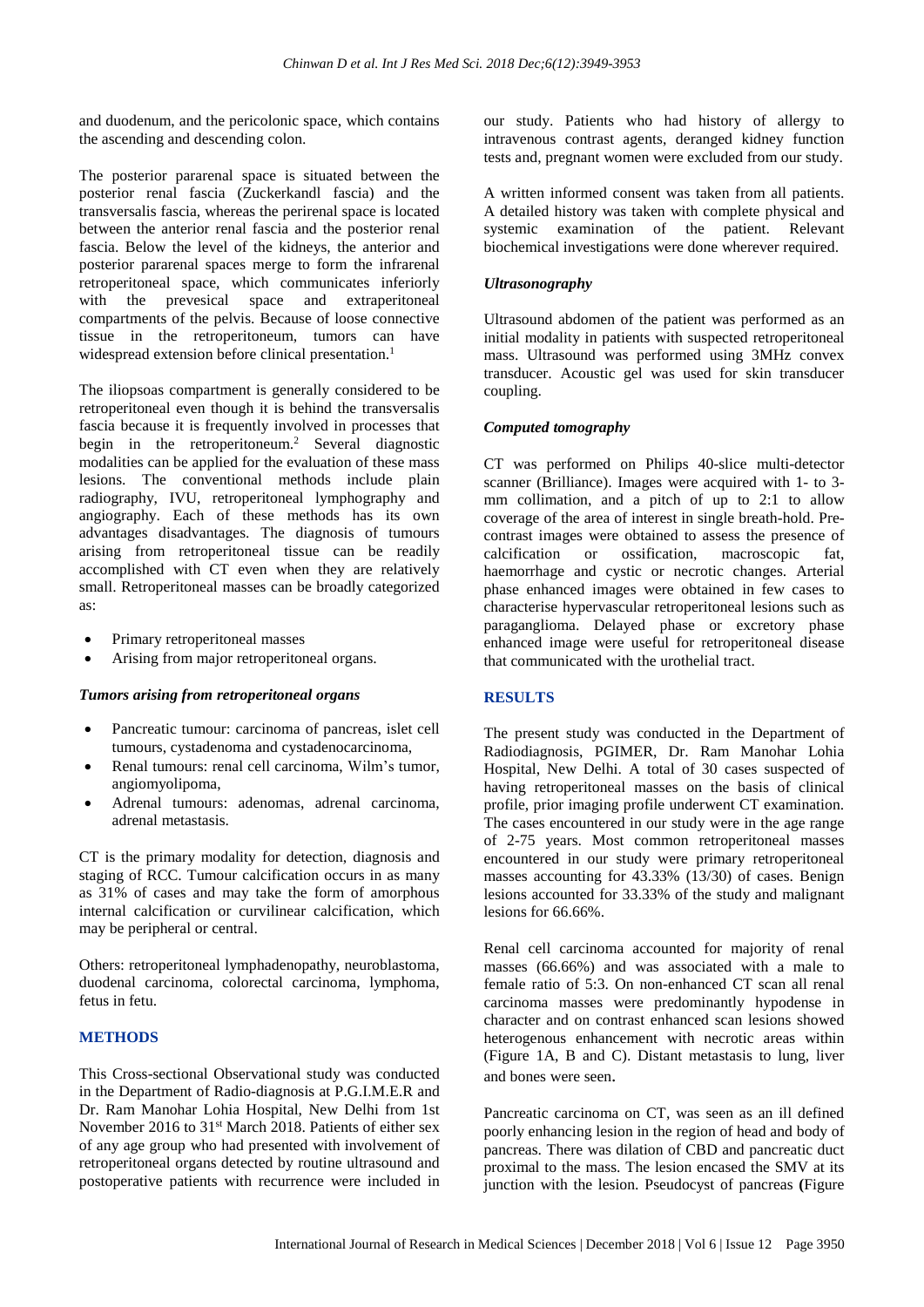2A and 2B), on CT was seen as a well-defined thin walled cystic lesion anterior to body of pancreas. It showed no post contrast enhancement. There was no evidence of calcification, fat, haemorrhage or involvement of any vessel.



**Figure 1: Case of renal cell carcinoma. Contrast enhanced CT abdomen. (A) Axial image. (B) Reformatted coronal image. (C) Reformatted sagittal image. scans show lobulated heterogeneously enhancing soft tissue mass with necrotic areas within.**



**Figure 2: Case of pancreatic pseudocyst. Contrast enhanced CT Abdomen (A) Axial image. (B) Reformatted coronal image.**

Maximum cases diagnosed as primary retroperitoneal masses in our study were lymph node masses 23% (3/13). Extragonadal germ cell tumor was noted in a young male with history of testicular neoplasm and presented on CT with a large well defined heterogenous mass. Rretroperitoneal lymphangioma, on CT was seen as a well defined hypodense mass with no enhancement on post contrast scan (Figure 3A, B and C). No evidence of haemorrhage, fat, calcification or lymphadenopathy. Lymphoma presented, on CT, as a large homogenously enhancing mass. It extended upto the anterior abdominal wall and right cardiophrenic angle. Moderate ascites and B/L pleural effusion was noted. No evidence of haemorrhage, fat, calcification.



**Figure 3: Case of retroperitoneal lymphangioma. Contrast enhanced CT abdomen. (A) Axial image. (B) Reformatted Coronal image. (C) Sagittal image.**

### **DISCUSSION**

Multidetector Computed Tomography (MDCT) remains the most widely available and most effective modality for detection and characterisation of retroperitoneal mass. A total of 30 patients were referred to our department with clinically diagnosed retroperitoneal mass or USG detected retroperitoneal masses.

Renal cell carcinoma, on non enhanced scan was seen as hypodense lesion and showed heterogenous post contrast enhancement. Zagoria et al, in 1990 reported that calcifications were visible in 31% of RCCs.<sup>4</sup> Necrosis was noted in 87.5% (7/8) patients. P Hatimota in 2005 showed that necrosis was found in 94% cases of RCC.<sup>[5](javascript:void(0);)</sup> [Tolia](javascript:void(0);) BM et al, in 1975 concluded in their study that approximately a quarter to a third of the patients with renal cell carcinoma had evidence of distant metastasis when they were first seen. This was consistent with our study where metastasis was seen in 3/8(37.5%) patients at the time of diagnosis.<sup>6</sup>

Elwira et al, in 2014 reported more than 80% of children are diagnosed with Wilms' tumor below the age of five years, and the median age at diagnosis is 3.5 years which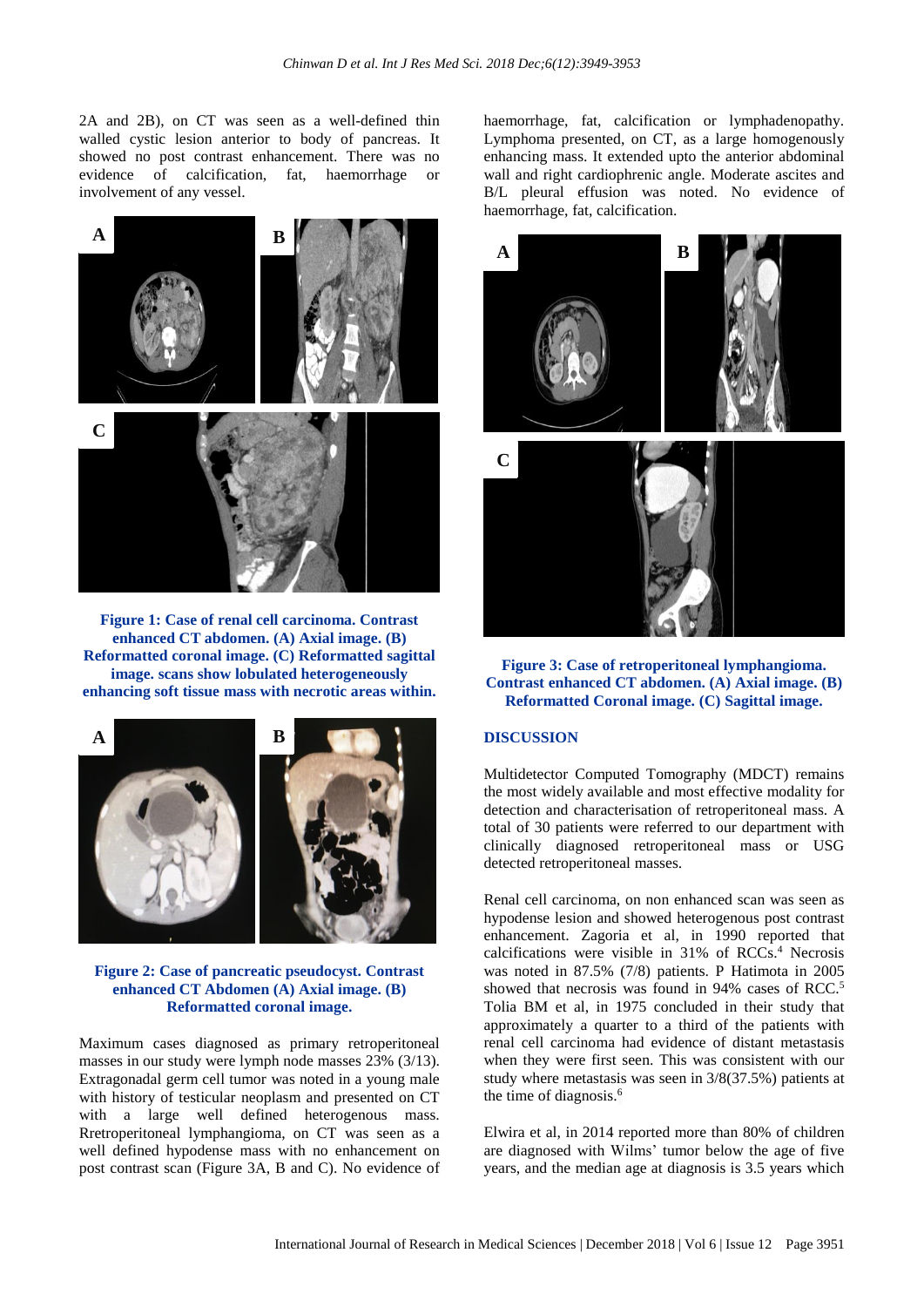is consistent with our study.<sup>7</sup> On post contrast scan it showed heterogenous enhancement with necrotic areas within. Raza et al, in 2012 showed six CT features were most diagnostically specific for identifying intrarenal TCCs: tumor centered within the collecting system; focal filling defect in the pelvicalyceal system; preserved renal shape; absence of cystic or necrotic change; homogeneous tumor enhancement; and tumor extension toward the ureteropelvic junction (sensitivity, 68–82%; specificity, 79-89%; AUC, 0.75-0.84).<sup>8</sup> Bosniak et al, in 1988 reported that detecting the existence of fat in a renal lesion will establish the diagnosis of Angiomyolipoma and is the only radiologic finding that can differentiate it from renal cell carcinoma.<sup>9</sup>

[Woo](https://www.ncbi.nlm.nih.gov/pubmed/?term=Woo%20S%5BAuthor%5D&cauthor=true&cauthor_uid=25598678) S, in 2015 reported that on CT, small Oncocytomas typically appear as solitary, well-demarcated, homogeneously enhancing renal cortical tumors.<sup>10</sup> Adrenal adenoma showed homogenous enhancement the key feature which differentiates benign from malignant was presence of significant intracellular cytoplasmic  $lipid.<sup>11</sup>$ 

EK Fishman in 1987 reported that adrenal carcinomas exhibited central areas of low attenuation representing tumor necrosis, irregular contrast enhancement, detectable calcification, and a thin, capsule like rim surrounding the tumor.<sup>12</sup>

Pseudocyst pancreas Arkovitz in 1997 reported that Pancreatic trauma occurs in up to 10% of all cases of blunt pediatric trauma and computed tomographic scans, performed with intravenous and oral contrast were 85% sensitive for diagnosing a pancreatic injury.<sup>13</sup>

[Kayahara](https://onlinelibrary.wiley.com/action/doSearch?ContribAuthorStored=Kayahara%2C+Masato) M, in 2000 reported that the paraaortic lymph nodes are frequent sites of metastasis from pancreatic carcinoma. 76% with carcinoma in the pancreatic head 83% with carcinoma of the pancreatic body and tail had lymph node involvement.<sup>14</sup> [Lee](https://www.ncbi.nlm.nih.gov/pubmed/?term=Lee%20ES%5BAuthor%5D&cauthor=true&cauthor_uid=24976723) ES, in 2014 reported that MDCT has shown the best performance for the evaluation of vascular involvement, which is the most important factor for predicting the tumor resectability.<sup>15</sup>

Primary retroperitoneal masses primary retroperitoneal masses constituted maximum patients in our study with lymph node mass (23%) being the maximum. Liposarcoma: Liposarcoma, on CT it presented as a large (21cm), ill defined heterogenous mass. It showed mild enhancement on post contrast scan. Gebhard in 2002 reported in their study that the tumor size ranged from 2 to 23 cm (median  $10$ ).<sup>16</sup> Calcification or ossification was seen in 30% on unenhanced CT in patients with liposarcoma.<sup>17</sup> Megibow AJ, in 1985 reported in their study that the sarcomas were larger (average 12cm) had an irregular shape and had a nonhomogeneous appearance both before and after contrast enhancement. Central zones of low density were surrounded by variable thicknesses of soft-tissue-density material.<sup>18</sup>

Goldstein et al, in 2004 described that paraganglioma may be functional in upto 60% of the patients and may cause chronic or intermittent hypertension, headaches or palpitations however in our study both cases presented with hypertension.<sup>19</sup>

On CT a well-defined hypodense mass was seen. Hayasaka K et al, in 1994 stated that lymphangioma showed water density which is consistent with our study.<sup>20</sup>

Lymphoma was diagnosed in one case which presented on CT as a large homogenously enhancing mass. The mass insinuated and encased abdominal vessels without any compression or thrombosis.

# **CONCLUSION**

Retroperitoneum is complex in its anatomy and radiological investigations remain the primary mode in evaluating retroperitoneal masses. Retroperitoneal masses have to be classified as primary retroperitoneal masses or those arising from the retroperitoneal organs. Ultrasound is the initial modality used as it is inexpensive, easy to perform and has no radiation exposure. USG can comment on the nature of the lesion whether solid or cystic or mixed but characterization of the lesion is best by multidetector computed tomography.

MDCT is the modality of choice for further evaluation and characterization. It has the advantage of depicting the organ of origin, extent of the lesion, surrounding organ/tissue invasion, assessment of lymph nodes, intraspinal extensions and distant metastasis thereby helping in correct diagnosis and staging of malignant lesions. The disadvantages of MDCT is that some retroperitoneal malignant mesenchymal tumors having overlapping features like leiomyosarcoma and pleomorphic liposarcoma where little or no fat is seen, cannot be clearly differentiated on CT.

# **ACKNOWLEDGEMENTS**

Authors would like to thank all the patients who participated in the study.

*Funding: No funding sources Conflict of interest: None declared Ethical approval: The study was approved by the Institutional Ethics Committee*

# **REFERENCES**

- 1. Rajiah P, Sinha R, Cuevas C, J Dubinsky T, Bush W, Kolokythas O. Imaging of uncommon retroperitoneal masses. Radiogr Rev Publ Radiol Soc N Am Inc. 2011 Jul 1;31:949-76.
- 2. Coffin A, Boulay-Coletta I, Sebbag-Sfez D, Zins M. Radioanatomy of the retroperitoneal space. Diagn Inter Imaging. 2015 Feb 1;96(2):171-86.